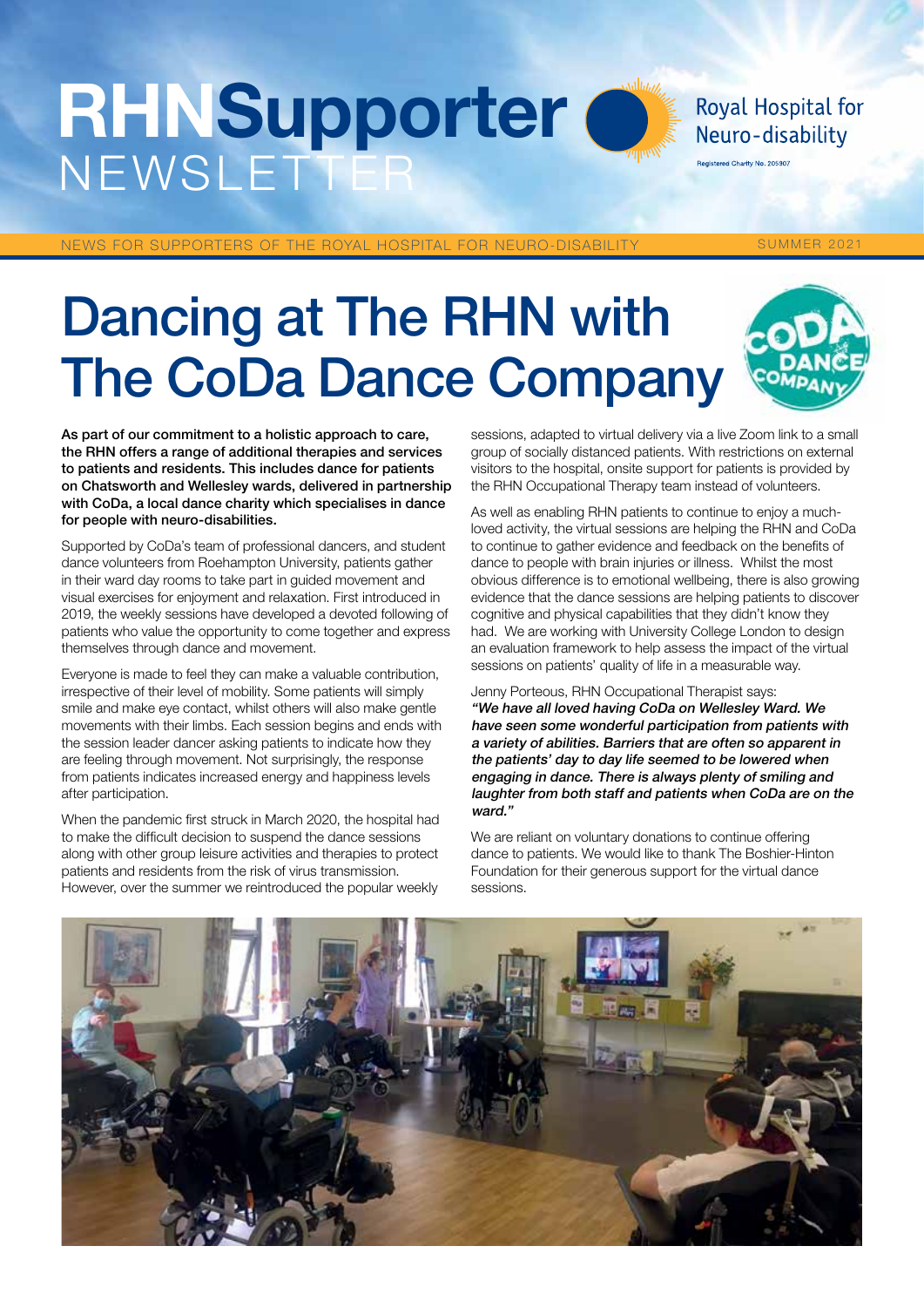# Meet The Red Runners

At the start of the first lockdown in March 2020 the RHN introduced various measures to limit the transmission of COVID-19 in the hospital. Our frontline staff were restricted to their wards, which meant the RHN had to find alternative ways to manage the collection of medical equipment, supplies and the provision of staff lunches. Fortunately, a group of volunteers from other departments formed to meet the challenge. Known as Red Runners, they have spent the last year walking hundreds of miles around the hospital grounds, delivering everything from COVID-19 test kits to Easter eggs. We spoke to three Red Runner volunteers to learn more about their experiences.

#### Isabel Barratt, Senior Legacy Development Manager

#### What made you decide to volunteer?

I help as a Red Runner as I want to feel useful. I know my normal job is important, but the immediate need was here in the hospital and I like to be involved.

#### How long have you been Red Running?

I've been doing it since it started in March 2020, and still am, although we are needed much less now as the virus is subsiding.

#### What have you enjoyed most about Red Running?

Getting to know the hospital itself, I have a new found love of the building and its design features and architecture. I have liked learning about the medications and medical equipment as I deliver them too. It has felt nice to get to know the clinical staff as I rarely had opportunity to work with them before. I have enjoyed keeping Sox, the hospital cat, company and getting to know the other Red Runners, who are such a lovely group of very capable people.

#### What has been most challenging?

Speaking to family members waiting outside the building desperate to see their loved ones, trying to settle their anxieties. Seeing patients I know being taken to intensive care. Delivering body bags to wards and knowing patients who have passed away.

#### Stand out moment of your volunteering.

Delivering well over 2,000 Easter eggs to all the wards and delivering hundreds of free meals to staff from local community groups, families and local residents. Their generosity and appreciation has been overwhelming.



#### Briar Grootveldt, Occupational Therapy Art Room Assistant

#### What made you decide to volunteer?

Sadly, my usual role in the art room had to stop as the it couldn't be used and the wards were in lockdown. So I decided to volunteer.

#### How long have you been Red Running?

I started in early December and covered the very busy Christmas and New Year period. I wear a pedometer while I'm on shift. As you can see, I did nearly 20,000 steps on Christmas Eve alone.



#### What have you enjoyed most about doing it?

As the hospital has been on lockdown, it's been really nice having the ability to see colleagues from different wards, even though it was only from a distance. Having only started at the RHN in September, it's also given me a great knowledge of the hospital grounds...I'm now rarely lost.

#### What has been most challenging?

It is physically demanding and just when you think you can sit down for one second, the phone rings! I will be forever haunted by the red runner ringtone...we had to change it at one point because everyone was triggered by it!

#### Stand out moment of your volunteering.

Working with such a great team. It hasn't been stress-free (by any means!) but the team has always pitched in to help each other and it really felt like everyone had each other's back. Also bumping into Sox.



#### Sophie Duport, Associate Director of Research

#### What made you decide to volunteer?

The RHN went into a zoning system on Monday 9 March 2020. That week we had a five-day course organised. We had adjusted the course to suit infection control measures and were welcoming delegates at reception, informing them about the precautions and checking that they were going to the conference room directly. As we were available at reception we naturally helped with other tasks, such as guiding visitors, and making sure staff were washing their hands, so it was natural that when needed we stepped in to help and so I became a red runner. There was not much thought involved.

#### How long have you been Red Running?

My first official shift as a red runner was on Thursday 12 March, 2020 although I was helping before that.

#### What have you enjoyed most about doing it?

The red runners are a heterogeneous mix of staff from very different teams and backgrounds, it has been created ad hoc, it is in no-one's job description and the tasks were …well, made-up as we went along. It makes it unique. We did not exist before and will disappear when not required. We never meet as a group, yet there is a real team spirit and sense of conviviality. I've really enjoyed running with the team.

#### What has been most challenging?

Having to ask a nurse about four to five times to describe what equipment was required, and despite the patient and thorough explanations still being completely incapable of finding it. Losing patience and getting frustrated with my utter uselessness while the calls were piling up. In despair going to the ward to ask "show me" and then realising that the gizmo had been right in front of me all along! That has happened more than once. Not easy being an idiot.

#### Stand out moment of your volunteering.

Delivering Easter eggs was pretty cool.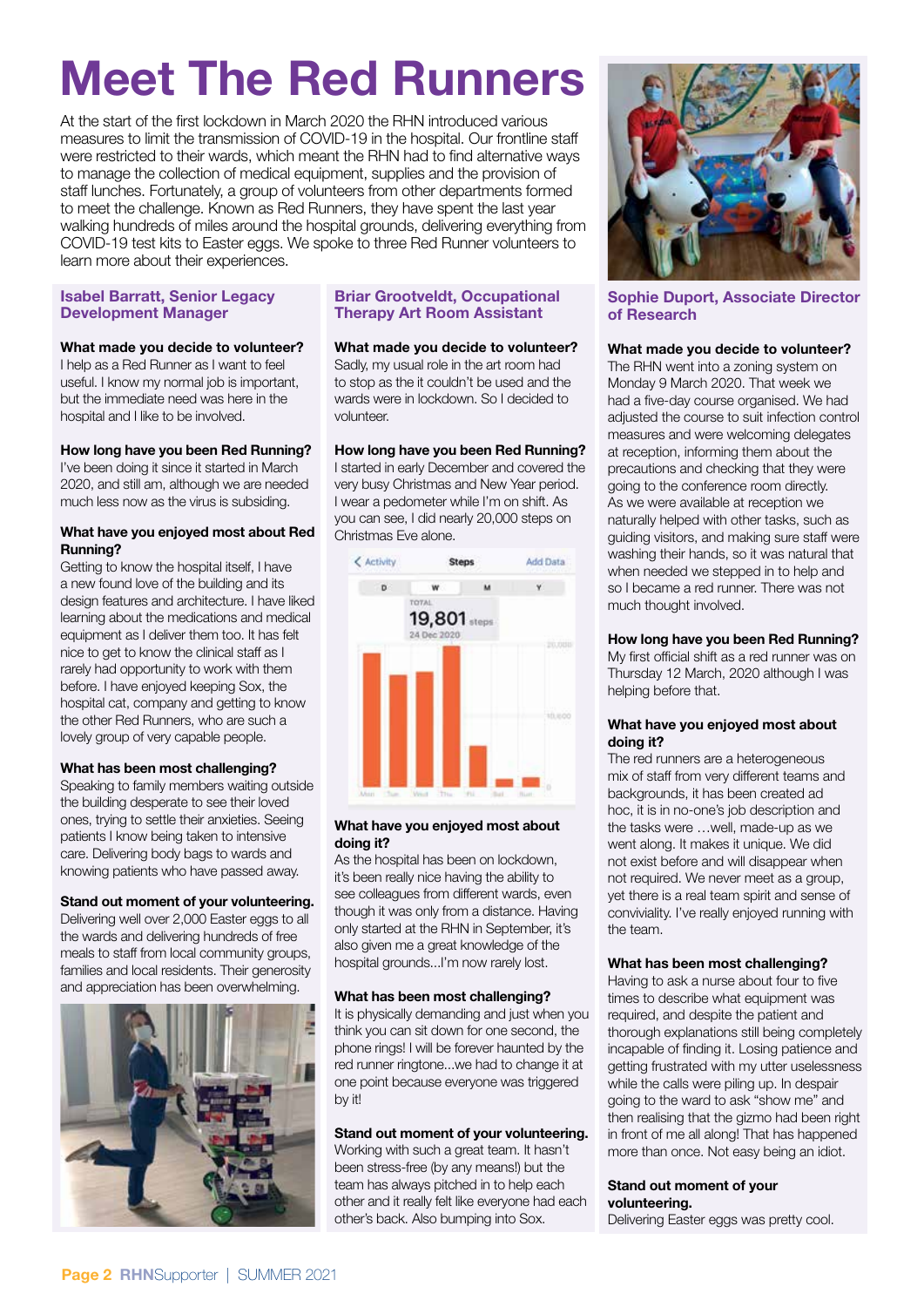### At the Forefront of Assistive Technology: The RHN's Compass Computer Service Leads The Way with The Help of Our Supporters



When the first national lockdown was announced, Compass, the RHN's computer service, was forced to review how it operated. Normally patients would have access to computers by visiting the Compass computer room, but with movement restricted that access was very limited. However, with technology at the heart of what the team does they were in a good place to offer alternative ways for patients to continue using computers for communication, rehabilitation and leisure, although the following months were certainly not without personal and professional challenges. To find out more about how the Compass team and our patients adapted to life under lockdown, we spoke to Clinical Technologist, Jane Bache.

#### How long have you worked at the RHN, and how did you get your start in assistive technology?

I've worked at RHN for nearly 30 years. I started in the Occupational Therapy Department as an assistant and worked my way up through the three technical instructor grades. I was very lucky because assistive technology was very new when I joined RHN and there were lots of developments in helping disabled people to access a computer. I was immediately interested in how that technology could be used with our profoundly disabled residents and rehabilitation patients. As I learned more, my managers and the medical director at the time, really supported me and helped me develop resources in the Computer Room.

#### How about the rest of your team? What are their backgrounds?

I am lucky enough to have a fantastic multidisciplinary team working with me now, having helped to develop the Compass Service over the years. I have speech and language therapists, an occupational therapist, another clinical technologist and engineer and some brilliant support workers who have moved over to Compass from nursing and physiotherapy. It is great to have team members with experience of working at RHN, as they are familiar with the needs of our residents and patients and are truly committed to RHN values.

#### What therapies and services are provided by the Compass team?

Compass provides services for internal patients and residents based in the Computer Room. We have a wide variety of resources at our disposal and continue to try and keep up to date with the latest technologies, to help our therapy teams with the assessment and treatment of patients. When used creatively, computers are excellent tools for rehabilitation but also can offer access to leisure activities for residents whose participation is limited by their physical and cognitive disabilities.

On the wards, Compass is also able to provide loan equipment for those developing their communication skills and for those who need specialist equipment to help them control their environment. This loan equipment is funded by the RHN and maintained by Compass so that some of our time is spent helping with equipment setup and repair on the wards.



#### How has the COVID-19 pandemic effected the work of your department?

COVID-19 has had a huge impact on our ability to work with our patients, in that the Computer Room has either been fully closed or has had severe restrictions on the numbers of patients allowed to attend. The team have managed this well by liaising with the infection control and ward teams, although it has been a stressful time. There has been a need to change working routines by sending equipment to wards, offering remote sessions to support therapists and by being based in therapy hubs to continue patient sessions where appropriate.

RHN lockdown has meant more working from home to limit numbers in the office, so an on-site rota was created. Time offsite has also been used to develop new assessment resources and create training resources for both our external local therapists and RHN therapists and nurses.

#### What difference does the support of donors make to your department?

Offering technology for rehabilitation and leisure inside RHN is funded by our supporters, so donations are hugely important. If a resident needs to borrow a communication aid for assessment or wants to control their own TV with a switch, there is often no statutory funding for this until they have proved their ability to use it. So equipment and the skilled staff to manage it all needs to be funded through donations. With developments in technology moving so fast, it is incredibly important that we keep building our resources and contributing to new developments. The RHN is one of the only rehabilitation facilities or residential settings to have an on-site assistive technology service, which is of great benefit to our patients, many of whom rely on technology to improve their quality of life and enable their independence. It also provides our therapy teams with innovative ways to work, and engage, with patients.

The Compass Computer Room is one of the most popular services we offer to our patients. The games and activities our therapists use are fun and challenging and provide our patients with a real sense of their own recovery. Access to technology also allows patients and residents to stay in touch with the outside world, which has proven vital during the COVID-19 pandemic.

Every year we have to raise £80,000 to offer this vital facility to our patients. The time they spend in the Compass Computer Room not only equips them with the skills they will need when they return home, it's also a chance for them to have fun, maintain their independence and celebrate their achievements.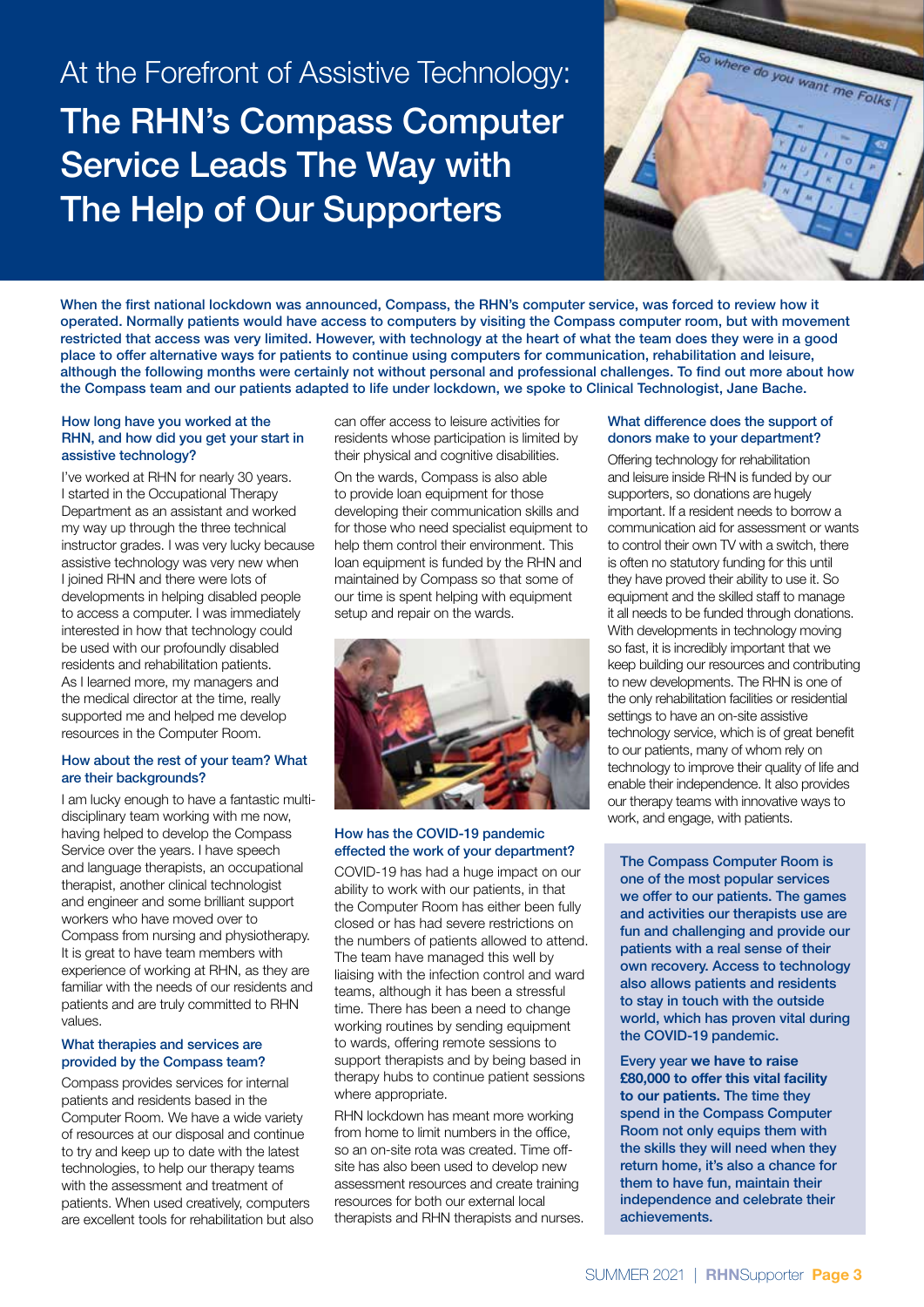## A Year in The Archives with RHN Archivist Chris Olver

In July 2019, the RHN began a two-year heritage project to create a sustainable public engagement programme for the RHN's new disability history archive. This project was supported by a grant from the National Lottery Heritage Fund.

The project's aim is to open up and share our rich history with the wider community, through a programme of conservation, cataloguing, digitisation and outreach events. The project will provide first time access to the historical records of the hospital to the RHN supporter community and the local area.

Although some of the work was delayed due to the first national lockdown, our team of archivists and conservation volunteers have made great progress in cleaning, cataloguing and digitising the RHN's archive of historical records.

Starting with conservation efforts, the volunteers were involved in cleaning archive records to remove the visible dust on archive material. It may surprise you to know that dust is a harmful substance which accelerates the deterioration of paper documents. While surface dust can be removed with light dusting with an animal hair paintbrush, for more engrained dust it is necessary to use a smoke sponge, made of vulcanised rubber. This usually did the trick, though some items within the collection required cleaning by professional conservators, who would use a vacuum cleaner with HEPA **filtration** 



There were a number of items that required even more specialised conservation and repair work. This work was due to begin in April 2020 but due to the first UK national lockdown it was not possible for conservation to begin until August 2020.



Items sent for conservation included the 17 volumes of hospital admission casebooks. These green, bound vellum volumes contained records of all applicants to the charity from 1854 to 1968. The volumes are a fantastic resource for academic and family historians as they provide personal information about each applicant such as name, date of birth, where they are from and medical conditions as well as further details if they were admitted, such as the type of patient they qualified as, how they were financially supported and the length of their occupancy. The conservators repaired the stitching on these volumes to secure the text block to the cover material, as well as repairing cracks and tears to the vellum covers and giving each volume a thorough cleaning.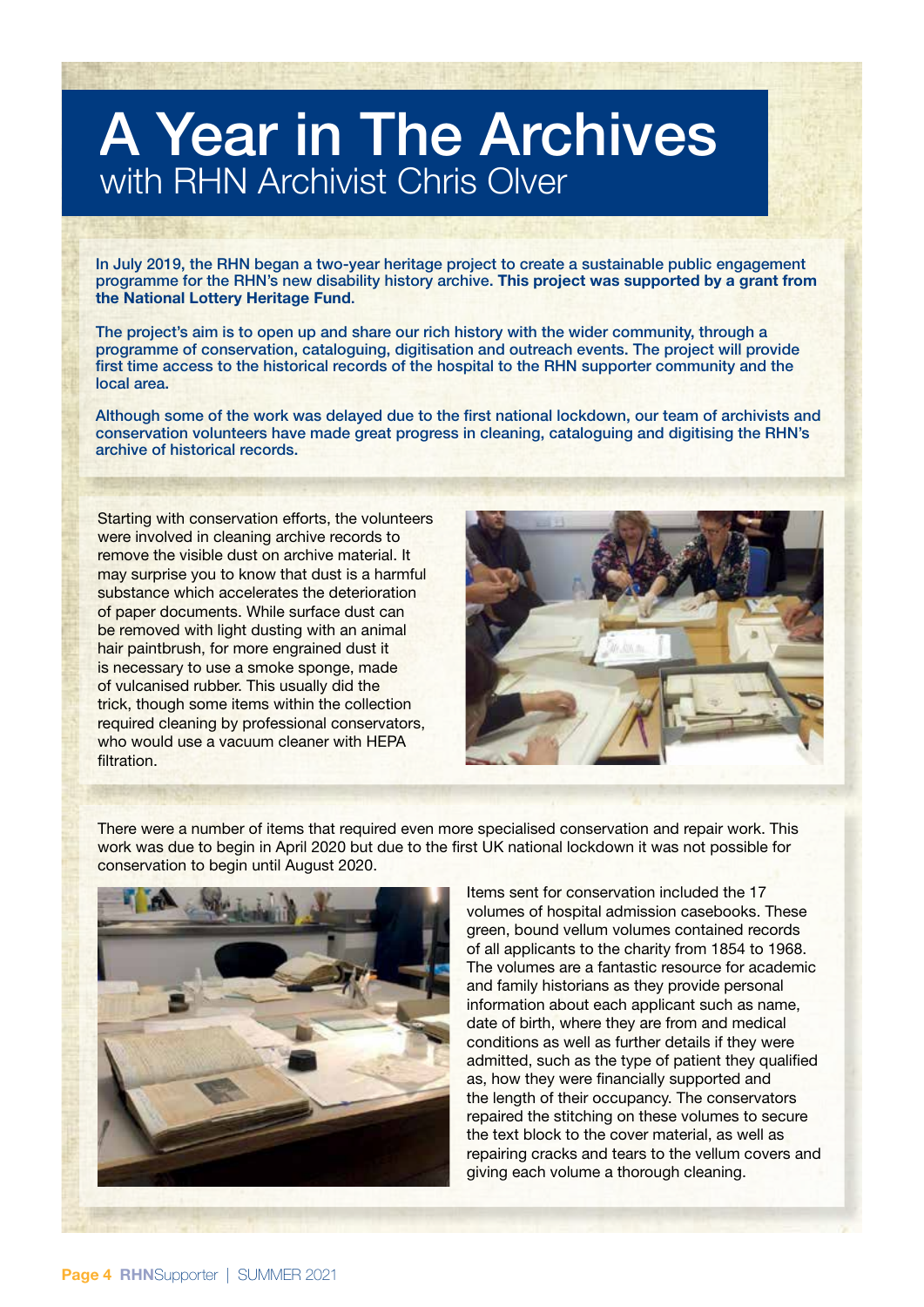The items requiring the most work were the four medical case books which contained medical case notes of former patients of the hospital dating from the early twentieth century. The case books are rare examples of clinical details of how our early patients were medically cared for once they arrived at the hospital. They also contain the patients' medical histories and in one volume even includes photographs of some of these early patients.





Thanks to the repackaging and cleaning work done by our volunteers, it was possible to devote more time to cataloguing the archive collection. The first national lockdown delayed this work until June, but fortunately our IT team were able to install the online catalogue remotely in the meantime. The current online catalogue only shows a small selection of the overall catalogue and more records will be added in the coming months. This will include item level descriptions for some of the digitised individual photographic material, once they have been watermarked and uploaded.

The work of our conservation team has uncovered some fascinating parts of the collection, such as the House Committee minutes which are a treasure trove of interesting little facts about daily life in

the Hospital, including the animals who once lived on the hospital farm. The minutes would also occasionally discuss medical treatment of patients. An example from 1930, shows the House Committee considering a patient's request to travel to Germany to receive experimental treatment (which turned out to a quack remedy involving an 'electric wand' for his muscular dystrophy). In the letter the Hospital Secretary informs the patient that he has asked the Hospital's medical consultant, Sir Farquhar Buzzard, who was also the King's Physician, who promptly denied the request.





Sadly, due to the pandemic, some aspects of the heritage project such as school workshops were unable to go ahead on schedule. Fortunately, thanks to the ability of our volunteers to work remotely, the first half of 2021 will see work begin on an internal project, engaging patients and residents with the history of the RHN through art therapy sessions. The art created in these sessions will eventually form part of a planned summer exhibition, which will be held in the RHN's grounds. The conservation team are very grateful to the National Lottery Heritage Fund who have been very understanding of the need to work around the restrictions faced by staff and volunteers, and agreed to the changes that had to be made.

If you would like more information on becoming an archive volunteer, or you would like to know more about accessing the archive's online content please contact our archivist, Chris Olver at colver@rhn.org.uk or visit https://www.rhn.org.uk/about/heritage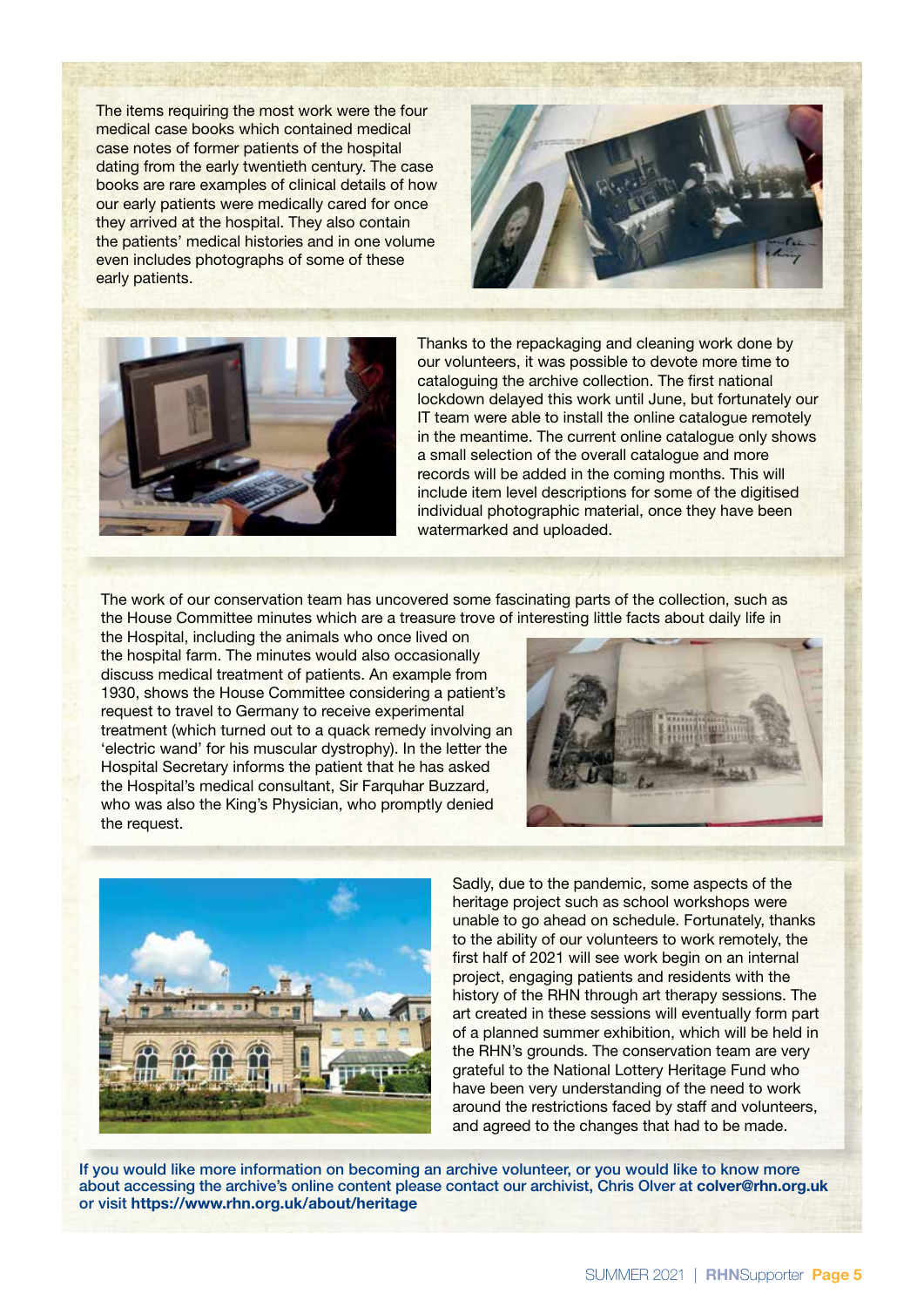

## Lavender Remembrance Fund

Below are the names of past patients, volunteers and staff at the RHN, whose loved ones have chosen to set up a tribute fund and plant a lavender bush in their memory. The tribute lavender beds can be found in the RHN gardens. Please feel free to visit the hospital and take a look.

| Adeh Murray Sellar            | Graham Boiling         | Omar Hayat Shaikh     |
|-------------------------------|------------------------|-----------------------|
| Anne Prosser                  | Graham Phillips        | Patricia Burston      |
| Antony Olley                  | Henry John Old         | Paul Loft             |
| Avis June Smith               | Hugh Munro             | Peggy Stannard        |
| Barbara Garnham               | James Pirie            | Peter Gow             |
| Barbara Kelly                 | Jean Ann Stowe         | Peter John Davies     |
| Catherine Ann Fitzgerald      | Kamaljit Toor          | Peter Newton          |
| Christopher Bedford           | Lesley Jean Hyams      | Roger Smith           |
| David Driver                  | Lucy Jane Denniston    | Rosemary Ann Shurrock |
| David John Fincham            | Margaret Deller        | Sean Hamilton         |
| David John Gillett            | Mark Goodfellow        | Shirley Gill          |
| David Richard Perry           | Marvin Couson          | Stephen John Mitchell |
| Diana Merrick                 | Mand Riley             | Stuart - Copping      |
| Edith Kitty Roper             | Maureen Lesley O'Brien | Taranjit Kaur Chadha  |
| <b>Eileen Dorothy Barrett</b> | Megan Paton            | Ted & Gladys Black    |
| Eileen McKay                  | Michael Brocklehurst   | Trevor George Kingham |
| France-Raoul Chateau          | Michael Lindsay        | Ved & Helena Aggarwal |
| Ghulam Sarwar                 | Neale Gordon-Wilson    | Winifred Warwick-Mayo |

Lavender Funds are a way of celebrating the life of a loved one while helping others in need of our specialist care and support. After setting up a fund you will also have the opportunity to plant a special memorial lavender in our peaceful garden. For more information please contact Isabel Barrett in Fundraising on 020 8780 4557 or at ibarrett@rhn.org.uk

## Chaplain's Corner



RHN Chaplain, Geoff Coyne

Many people love films about those fictional characters with superpowers. Unlike skills that are learned through traditional means, the superpower skills are strengths and abilities that arise from, amongst other things, random accidents or exposure to strange phenomena. Often the superpowers are used for good, standing up for what is right, dealing with external threats and therefore making a change, a difference to the world.

Do we ever wish we had a superpower? Well we do. It's the ability to do a kindness to others and that can so often change their world.

Coronavirus, the lockdowns, the uncertainties about the future have often, in the past year, left us feeling that we want to avoid life and hibernate. But, of course, we can't and so we have struggled on. But in our struggles people have reached out to us with acts of kindness and care and in doing so have changed our day or our perspective. Those acts have given us hope, help, joy, assurance.

As I write this I know we are nearly out of lockdown and by the time you read this we will be even nearer unlocking. And when things get back to "normal" or the new "normal", let's not forget we have a superpower and let's continue to make a difference to people's lives with acts of kindness.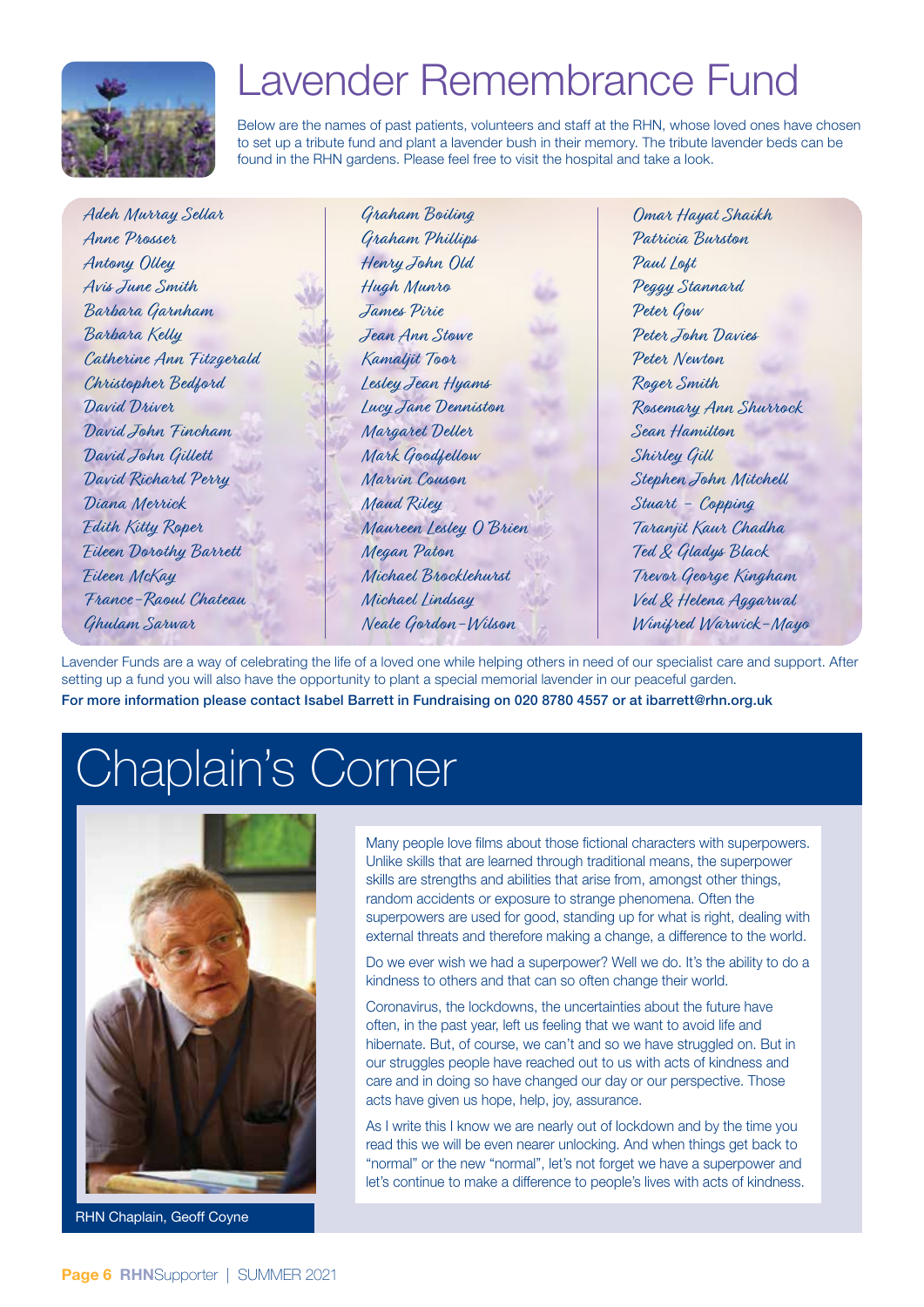# Support the RHN Through Payroll Giving

#### Payroll giving was introduced by the UK government in 1987, as a tax-free way for earners to donate to a registered charity of their choice.

The RHN currently has around 90 payroll givers supporting our patients through the scheme, but we would love to have many more.

Payroll giving helps us to invest in key equipment and services, and having a regular source of donations means we can plan for the future. If you would like to join our payroll giving supporters, here's a helpful guide.

#### Getting started

Get in contact with us to receive our payroll giving form and decide how much you would like to pledge each payday.

If your organisation is not part of a payroll giving scheme, they will need to register with an official payroll giving agency, such as Charitable Giving.

#### How does it work?

A £10.00 pledge would only cost a standard rate tax payer £8.00 and a higher rate tax payer just £6.00. Payroll Giving donations are deducted before tax, so we receive more money at no extra cost to you, which would usually go to the HM Revenue & Customs- so your gift could be worth up to 40% more. There is no minimum or maximum amount and you have complete control of when you start and stop giving.

#### What's next?

Once you've submitted your form you can relax and we will take care of the rest. That's one of the great things about this scheme, it's very easy.

#### How does Payroll Giving benefit the employer?

Payroll giving is an attractive scheme to add into your employee benefits package. It promotes engagement and a sense of pride from staff knowing their organisation is helping them give something back. It is also an excellent addition to an organisation's corporate social responsibility programme.

Get in touch with us at corporate@rhn.org.uk to start the process today, or if you have any questions.

### Support the RHN with Amazon Smile

If you like to shop on Amazon, you can now support the RHN by signing up to Amazon Smile. Just go to http://smile.amazon.co.uk and search for the Royal Hospital for Neuro-disability in their list of supported charities. Once you've signed up, remember to access Amazon via the Smile page, and for every purchase you make a small donation will wing its way to the hospital.

## **amazon**smile

Already love Amazon? How about using AmazonSmile! The same great Amazon you love but with .05% of the profits being automatically donated to us!

lt's Easy to

Help!